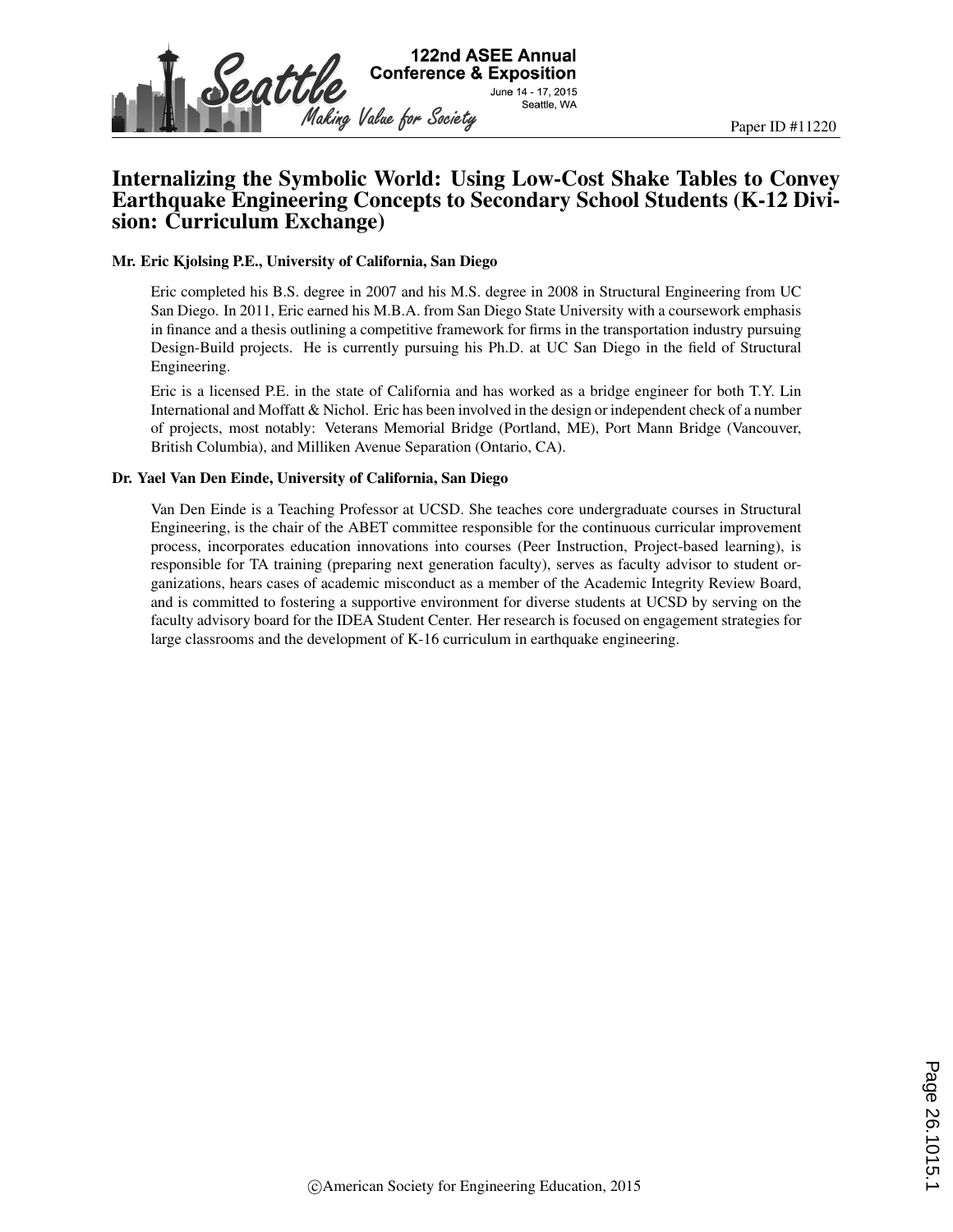**Title:** Internalizing the Symbolic World: Using Low-Cost Shake Tables to Convey Earthquake Engineering Concepts to Secondary School Students (K-12 Division: Curriculum Exchange)

## **Target Grade Level:** Grades 9-12.

### **Author's Name and Contact Information:**

Eric Kjolsing, *eric.kjolsing@gmail.com*, University of California – San Diego Lelli Van Den Einde, lellivde@eng.ucsd.edu, University of California – San Diego

## **Background**

In order to recruit more students into engineering majors and ultimately improve college level academic performance, students must be exposed to and excited about engineering from an early age. However, demonstrating challenging concepts that require complex mathematics, which most students have yet to be exposed to, is difficult. This task is exacerbated if students feel lost in the concepts and become disengaged. Several earthquake engineering modules capitalizing on the use of a low-cost, commercially available instructional shake table (developed by the Network for Earthquake Engineering Simulation; see Figure 1) have been developed to address these issues. In each module concepts are broken down to their fundamental levels and presented to students through a combination of lectures, videos, peer instruction, in-class demonstrations, and construction based projects to increase student comprehension. The modules goals are to build the students' knowledge base through interactive activities, generate excitement about engineering, and develop a physical intuition about engineering concepts.

### **Earthquake Engineering Modules (Abbreviated)**

Two earthquake engineering modules are briefly described here. A third module, a comprehensive capstone design project, is described in detail in the next section.

- *Soil Liquefaction and Foundations*: Introduces students to geotechnical considerations in seismic regions and methods to mitigate for poor soil conditions. This demonstration illustrates the potential effects of liquefaction on structures (see Figure 2). Structures with various foundations are tested to show differences in performance.
- *Shear Wall Design*: Students observe poor performance of a basic timber frame structure subject to a seismic event and the improved performance when shear walls are included (see Figure 3). Students then compete in an in-class design challenge to build a twostory, two-bay balsa structure capable of surviving a strong seismic event.

## **Capstone Seismic Design Project**

Students are tasked with designing, fabricating, and testing a balsa wood braced frame to ensure structural adequacy against a scaled earthquake ground motion (see Figure 4). In-class activities begin with instructor presentations to introduce and explain the relevant engineering concepts. Students then work through numeric problems to ensure conceptual understanding and complete a tutorial which progresses through a trial frame design. After the tutorial, students begin their original design and iterate between calculating structural loads and updating their structural design until they converge to a completed individual design. The class is then divided into teams where each team is directed to generate a final "group" design of the structure. These final "group" structures are fabricated by the students and tested using the instructional shake table. Before testing, students submit a group report justifying their design choices. After